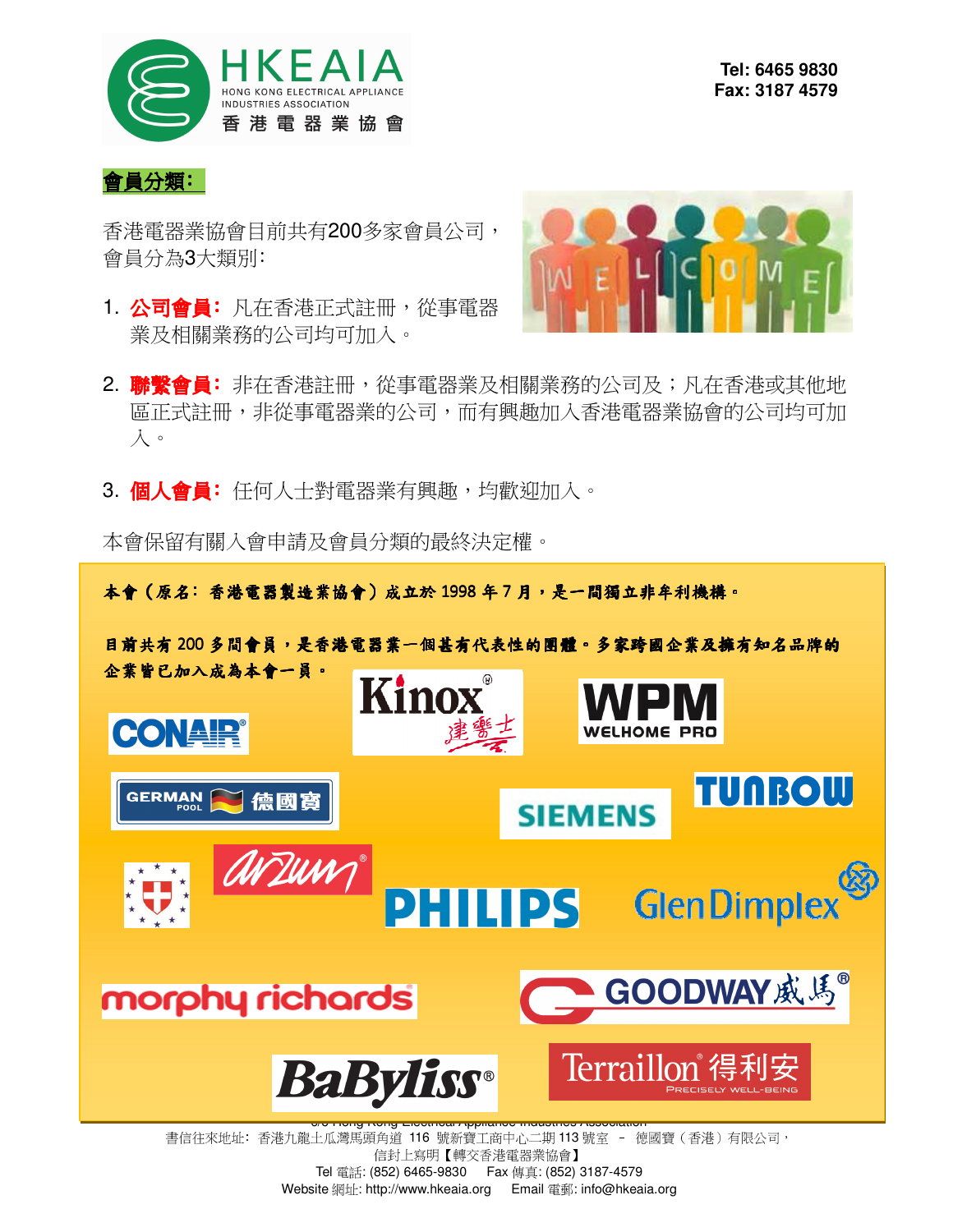

#### 會員福利:

- 凝聚團體力量,向政府及有關組織反映家電業所關注的事項 及問題;
- 通過協會多姿多采的活動,加強與超過200間會員公司之間 的交流和合作、尋找合作伙伴;
- ◆ 與國內及海外機構或組織加強聯繫,取得更多各地與電器業 相關活動、展覽會之資料,交流最新技術或資訊,推動本港家電業之長遠發展;
- ◆ 每季免費贈閱「電器之家」;
- ◆ 定期收取協會資訊,以掌握業界最新消息;
- ◆ 優先參與協會活動;
- 專享會員優惠價參與協會活動



會費:

永久會員: 港幣\$30,000或以上的款額 公司會員﹕每年港幣\$2,000 聯繫會員﹕每年港幣\$2,000 個人會員: 每年港幣\$500

## 人會方法:

有意加入本會人士,請填妥「入會申請表」。表格可向秘書處索取或於網上 http://www.hkeaia.org下載,然後連同:

- 代表人近照
- 公司商業登記證影印本
- 適當款額之支票

一併送交香港電器業協會秘書處。 地址﹕香港九龍土瓜灣馬頭角道 116 號新寶工商中心二期113號室 – 德國寶(香 港)有限公司,信封上寫明【轉交香港電器業協會】 (支票抬頭請用「香港電器業協會有限公司」或「Hong Kong Electrical Appliance Industries Association Limited | , 並請劃線)

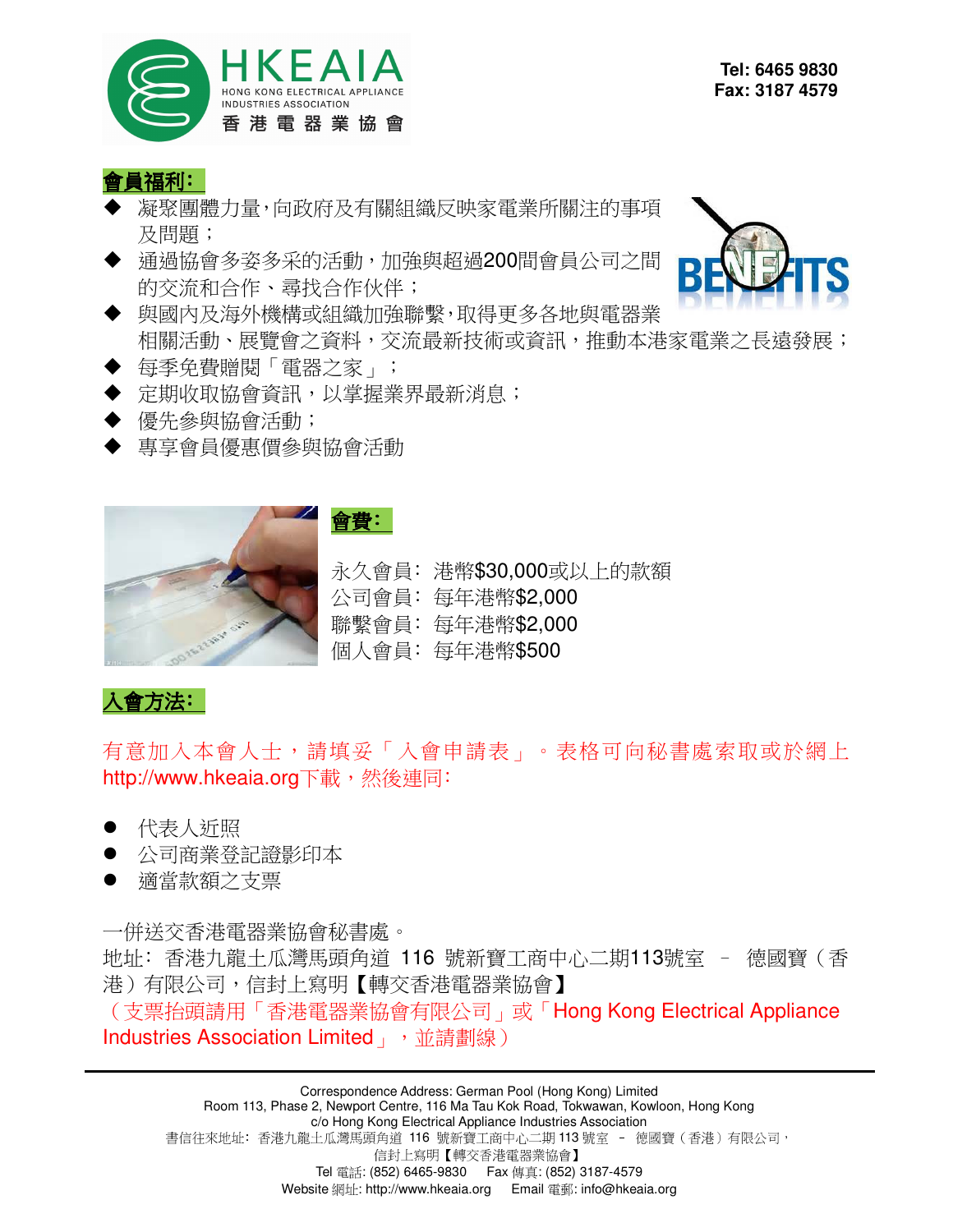

#### **Categories of Membership:**

Hong Kong Electrical Appliance Industries Association (HKEAIA) has around 200 companies at present, there shall be 3 categories of membership and the eligibility criteria are:



- 4. Corporate Member: Any organization engaging in electrical appliance industry or related business in Hong Kong
- 5. Associate Member: Organizations of other business in Hong Kong or overseas organizations in the same industry.
- 6. Individual Member: Any individual person with an interest in electrical appliance industry

All applications for membership shall be subject to the approval of the Board of Governors whose decision shall be final and in case of rejection the Board of Governors is not bound to tender any reason therefor.

### **Privileges of Members:**

◆ Establishing liaison with and conveying the collective opinions to government bodies, industrial or trade organizations so as to serve the interest of Hong Kong electrical appliance industry



- ◆ Enhancing the communication, interaction and co-operation among 200 members through various activities
- Establishing contacts and platforms with local and overseas organizations to obtain more information of events, exhibitions, updated technology or other information related to electrical appliance industry
- Free subscription of quarterly newsletter "Family of Electrical Appliances"
- ◆ Receive the Association's newsletter and news update on our latest activities and the current issue of electrical appliance industry
- ◆ Priority given to members in all events organized by HKEAIA